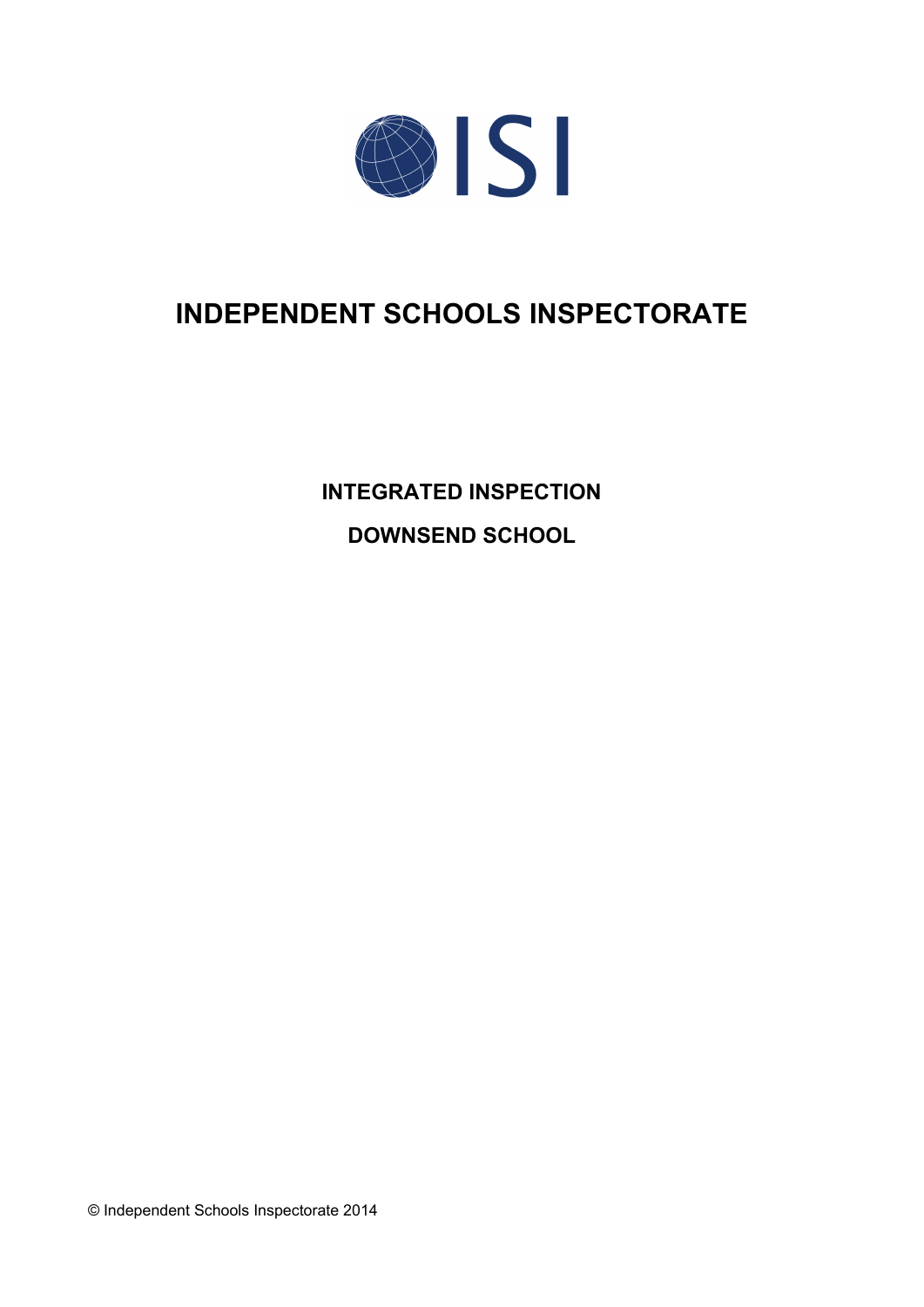# **INDEPENDENT SCHOOLS INSPECTORATE**

# **Downsend School**

| <b>Full Name of School</b>                    | <b>Downsend School</b>       |
|-----------------------------------------------|------------------------------|
| <b>DfE Number</b>                             | 936/6065                     |
| <b>Address</b>                                | <b>Downsend School</b>       |
|                                               | 1 Leatherhead Road           |
|                                               | Leatherhead                  |
|                                               | <b>Surrey</b>                |
|                                               | <b>KT22 8TJ</b>              |
| <b>Telephone Number</b>                       | 01372 372197                 |
| Fax Number                                    | 01372 363367                 |
| <b>Email Address</b>                          | admin@downsend.co.uk         |
| Head                                          | Mr Ian Thorpe                |
| Proprietor's Representative Mrs Jane Anderson |                              |
| Age Range                                     | 6 to 13                      |
| <b>Total Number of Pupils</b>                 | 467                          |
| <b>Gender of Pupils</b>                       | Mixed (268 boys; 199 girls;) |
| Numbers by Age                                | $6 - 11$ :<br>354            |
|                                               | 11-13<br>113                 |
| Number of Day Pupils                          | Total:<br>467                |
| <b>Inspection Dates</b>                       | 14 to 17 Oct 2014            |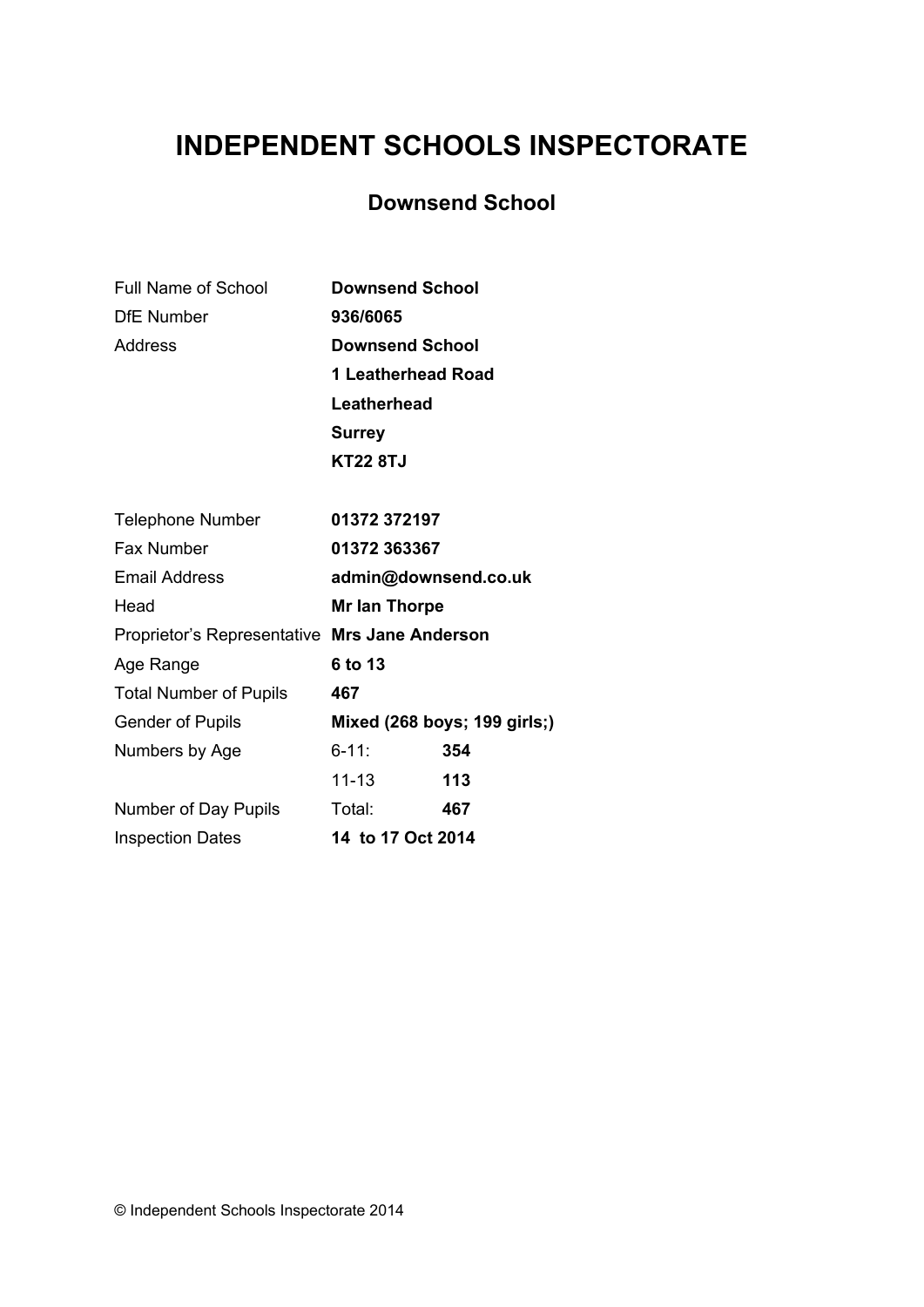## **PREFACE**

This inspection report follows the *ISI schedule,* which occupies a period of four continuous days in the school. The previous ISI inspection was in November 2009.

The Independent Schools Inspectorate (ISI) is the body approved by the Secretary of State for the purpose of inspecting schools belonging to the Independent Schools Council (ISC) Associations and reporting on compliance with the Education (Independent School Standards) (England) Regulations 2010, as amended. The range of these Regulations, which replace those first introduced on 1 September 2003, can be viewed on the website [www.legislation.gov.uk.](http://www.legislation.gov.uk) Additionally, inspections will consider the school's accessibility plan under Schedule 10 of the Equality Act 2010 and the ban on corporal punishment introduced by the School Standards and Framework Act 1998.

The inspection was also carried out under the arrangements of the ISC Associations for the maintenance and improvement of the quality of their membership.

The inspection of the school is from an educational perspective and provides limited inspection of other aspects, although inspectors comment on any significant hazards or problems they encounter which have an adverse impact on children. The inspection does not include:

- (i) an exhaustive health and safety audit
- (ii) an in-depth examination of the structural condition of the school, its services or other physical features
- (iii) an investigation of the financial viability of the school or its accounting procedures
- (iv) an in-depth investigation of the school's compliance with employment law.

Inspectors may be aware of individual safeguarding concerns, allegations and complaints as part of the inspection process. Such matters will not usually be referred to in the published report but will have been considered by the team in reaching their judgements.

Both Ofsted and ISI inspect and report on the Independent School Standards Regulations. However, they apply different frameworks and have different criteria for judging school quality that are suited to the different types of schools they inspect. Both use a four point scale when making judgements of quality but, whilst the ISI terminology reflects quality judgements that are at least equivalent to those used by Ofsted, they also reflect the differences in approach. ISI reports do not provide a single overarching judgement for the school but instead give a clear judgement on each aspect of the school's work at the beginning of each section. **These headline statements must include one of the ISI descriptors 'excellent', 'good', 'sound' or 'unsatisfactory', and where Achievement is 'exceptional' that term may be used for the top grade.** Elsewhere in the report, inspectors may use a range of different adjectives to make judgements. **For EYFS registered provision (for pupils aged under three), reports are required to use the same terminology ('outstanding', 'good', 'requires improvement' and 'inadequate') as Ofsted reports.**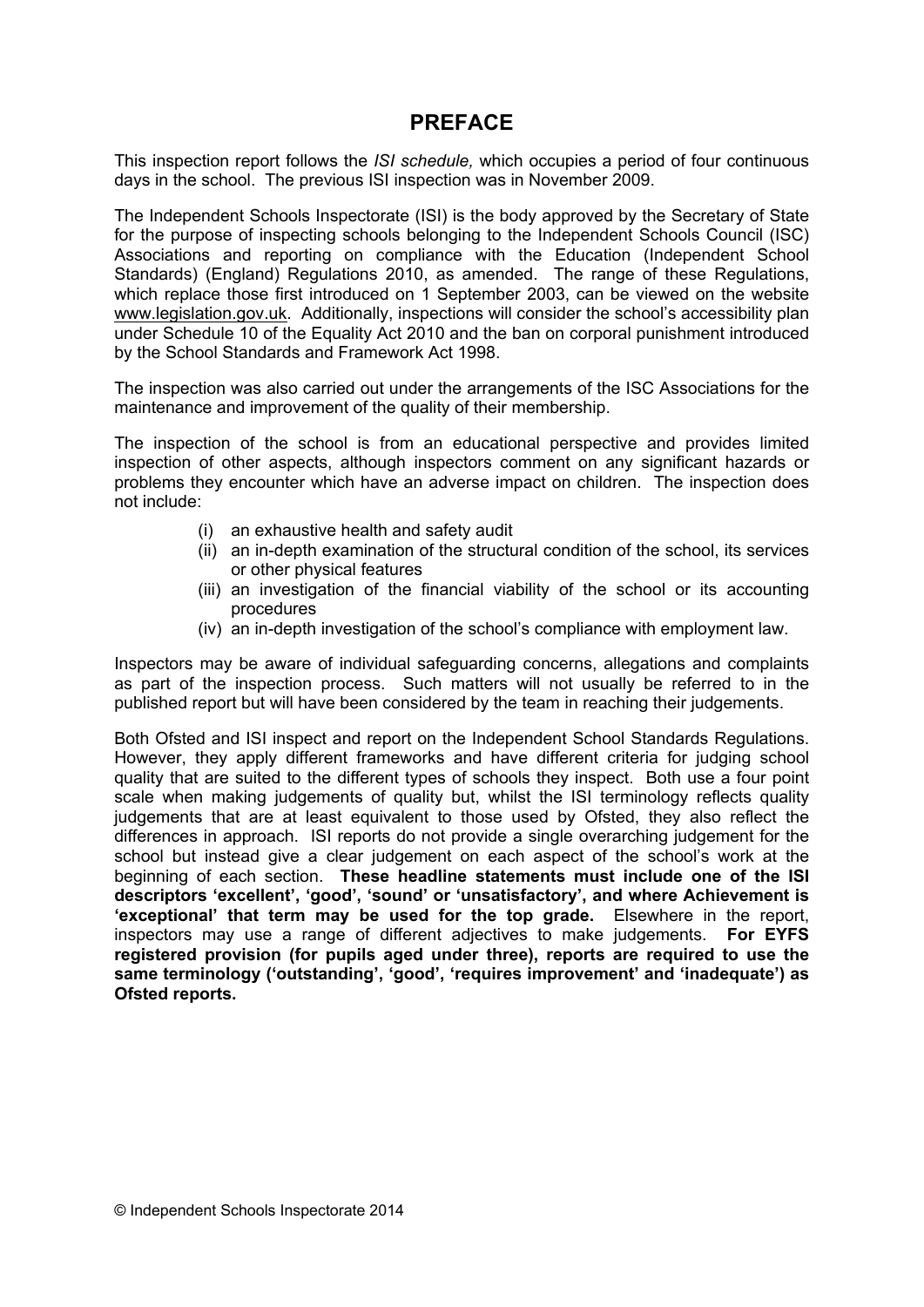# **INSPECTION EVIDENCE**

The inspectors observed lessons, conducted formal interviews with pupils and examined samples of pupils' work. They held discussions with senior members of staff and with a representative of the proprietors, observed a sample of the extra-curricular activities that occurred during the inspection period, and attended registration sessions and assemblies. Inspectors visited the facilities for sick or injured pupils. The responses of parents and pupils to pre-inspection questionnaires were analysed, and the inspectors examined regulatory documentation made available by the school.

#### **Inspectors**

| Mrs Jane Chesterfield | Reporting Inspector                               |
|-----------------------|---------------------------------------------------|
| Mr Timothy Cannell    | Team Inspector (Headmaster, IAPS school)          |
| Miss Amanda Clark     | Team Inspector (Director of Studies, IAPS school) |
| Mr Adrian Downie      | Team Inspector (Director of Studies, IAPS school) |
| Mrs Virginia Jackson  | Team Inspector (Deputy Head, IAPS school)         |
| Mr Simon Whittle      | Team Inspector (Headmaster, IAPS school)          |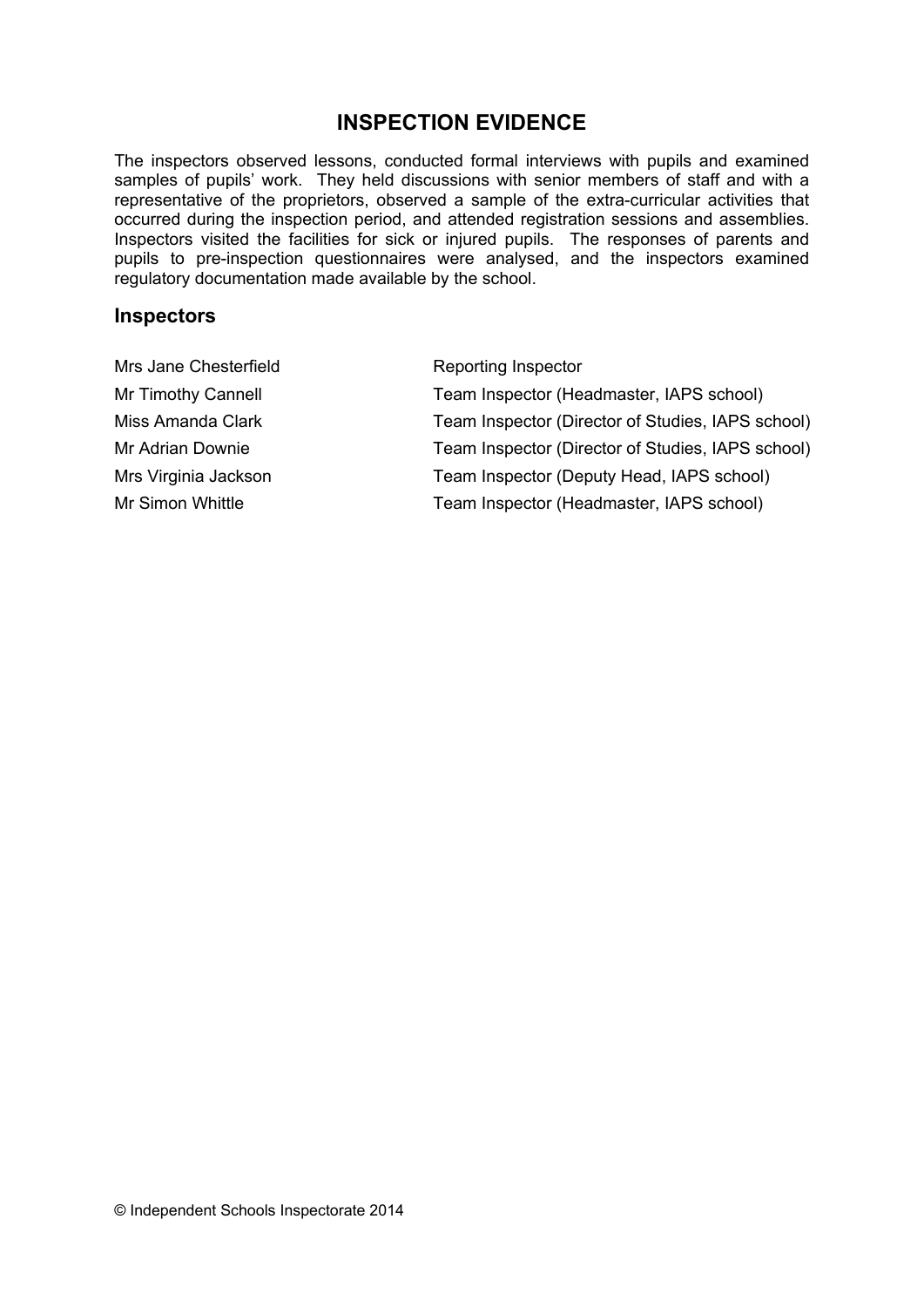# **CONTENTS**

| 1            | THE CHARACTERISTICS OF THE SCHOOL                                                                                 | 1           |
|--------------|-------------------------------------------------------------------------------------------------------------------|-------------|
| $\mathbf{2}$ | THE SUCCESS OF THE SCHOOL                                                                                         | $\mathbf 2$ |
| (a)          | <b>Main findings</b>                                                                                              | 2           |
| (b)          | <b>Action points</b>                                                                                              | 3           |
|              | (i) Compliance with regulatory requirements                                                                       | 3           |
|              | (ii) Recommendations for further improvement                                                                      | 3           |
| 3            | THE QUALITY OF ACADEMIC AND OTHER ACHIEVEMENTS                                                                    | 4           |
| (a)          | The quality of the pupils' achievements and learning                                                              | 4           |
| (b)          | The contribution of curricular and extra-curricular provision (including<br>community links of benefit to pupils) | 5           |
| (c)          | The contribution of teaching                                                                                      | 5           |
| 4            | THE QUALITY OF THE PUPILS' PERSONAL DEVELOPMENT                                                                   | 7           |
| (a)          | The spiritual, moral, social and cultural development of the pupils                                               | 7           |
| (b)          | The contribution of arrangements for pastoral care                                                                | 8           |
| (c)          | The contribution of arrangements for welfare, health and safety                                                   | 8           |
| 5            | THE EFFECTIVENESS OF GOVERNANCE, LEADERSHIP AND                                                                   |             |
|              | <b>MANAGEMENT</b>                                                                                                 | 10          |
| (a)          | The quality of governance                                                                                         | 10          |
| (b)          | The quality of leadership and management, including links with parents, carers<br>and guardians                   | 10          |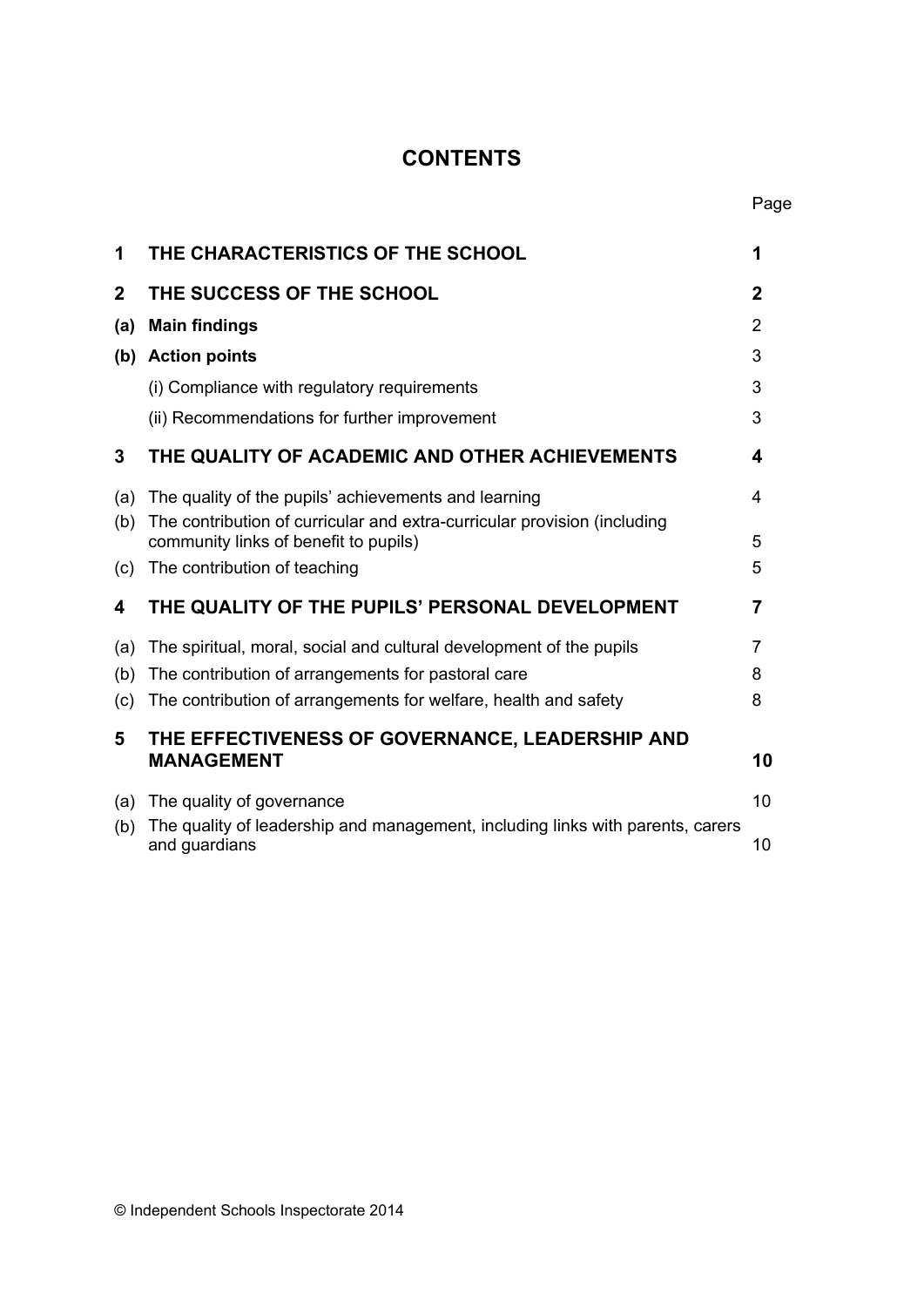## **1. THE CHARACTERISTICS OF THE SCHOOL**

- 1.1 Downsend School is a preparatory day school for girls and boys aged between six and thirteen years, situated on the outskirts of Leatherhead in Surrey. The school is proprietorial and has been owned by Cognita Schools Ltd since 2006. The proprietors employ an education executive to oversee the governance of the school, alongside one of the directors of the company. The school was founded in Leatherhead in 1891 as a boys' preparatory school and became fully co-educational in 2001. Three pre-preparatory schools (pre-preps) for children aged two to six feed into the preparatory school. They are located elsewhere and subject to separate inspections.
- 1.2 The school aims to offer pupils a wealth of opportunities to develop their individual skills, by providing a welcoming and stimulating environment; by finding areas where each child can succeed and gain confidence; by offering excellent all-round education for examination success and by developing potential both inside and outside the classroom.
- 1.3 Since the previous inspection, a new headmaster took up post in September 2013. Facilities have been improved with the provision of a new music suite and refurbished science and technology rooms.
- 1.4 Currently there are 467 pupils on roll, of whom 268 are boys and 199 are girls. Results of standardised tests indicate that the ability profile of the pupils is above the national average. Pupils come from mainly business or professional backgrounds and a small proportion is from a range of minority ethnic backgrounds.
- 1.5 Twelve pupils have been identified as having English as an additional language (EAL), and three of these pupils receive support for this. One hundred and five pupils have been identified as having special educational needs and/or disabilities (SEND), and 53 of these receive specialist support from the school. No pupil currently has a statement of special educational need.
- 1.6 National Curriculum nomenclature is used throughout this report to refer to year groups in the school.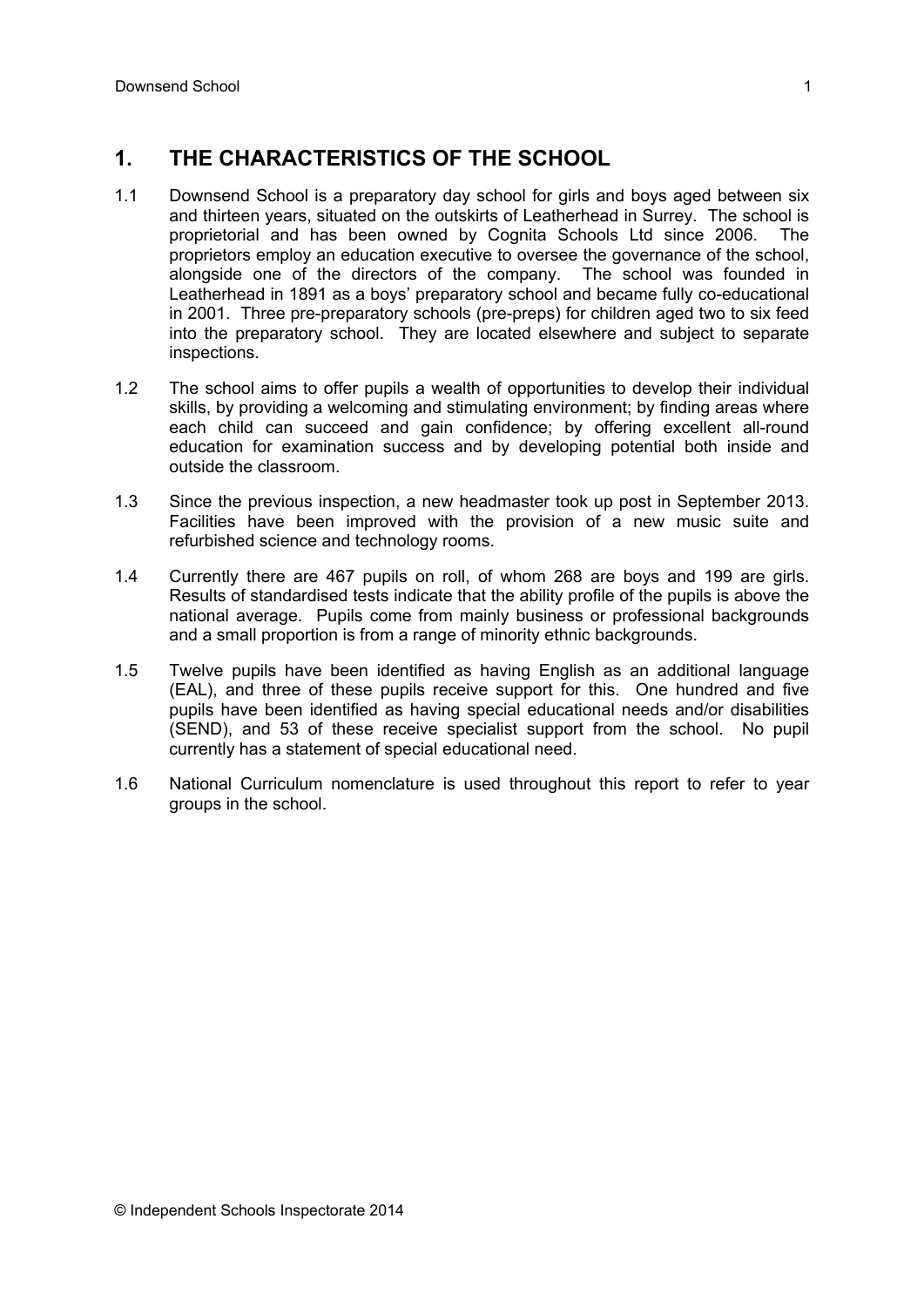## **2. THE SUCCESS OF THE SCHOOL**

#### **2.(a) Main findings**

- 2.1 Downsend School is successful in meeting its aims of providing a welcoming and stimulating environment and finding areas where each child can succeed and gain confidence. Pupils show good achievemnent, making good progress and attaining high standards, with many gaining scholarships at prestigious local schools when they leave. The achievement of pupils with SEND is generally good, but sometimes varies depending on the appropriateness of the support they receive in class. Provision for pupils who have EAL, or who are able, is delivered more consistently, so that they achieve well. The curriculum is good, though opportunities to use information and communication technology (ICT) across the school are limited. The school has identified the need to expand provision for music and drama. The range of extra-curricular activities is excellent, so that every child has the chance to find new interests and develop their talents. Teaching is good overall, with particular strengths in the quality of relationships, the subject knowledge of staff, and classroom surroundings which support learning well.
- 2.2 The pupils' personal development is excellent. They are all very proud of their school and feel part of its community. Younger pupils are bright, lively and friendly children who mature into sensible, hardworking individuals. They relish taking on responsibility and representing their school. They have an empathy for and an interest in others. Their personal development is promoted by the excellent pastoral care provided by the school. Systems for pastoral care are very well structured and organised so that all pupils are well known to staff despite the size of the school. Pupils say that they feel happy and safe at school. Good attention is given to their health and safety.
- 2.3 The school's proprietors govern it well. They have the experience and expertise to provide the school with well-informed support and challenge. They fulfil their statutory obligations and ensure that the school complies with regulatory requirements. In the past, the safeguarding policy did not reflect all of the most recent changes, but it now complies with requirements. Leadership and management of the school at all levels are good. The new senior leadership team gives the school clear direction, energy and impetus to move forward, and has introduced good new systems for improvement. These have not yet had time to make a full impact in improving the quality of provision and outcomes for pupils. Links with parents are very strong. The school makes particularly effective use of modern technology to communicate with them and involve them in their children's learning. Parents appreciate what the school does for their children, and are satisfied that their children are well looked after and safe.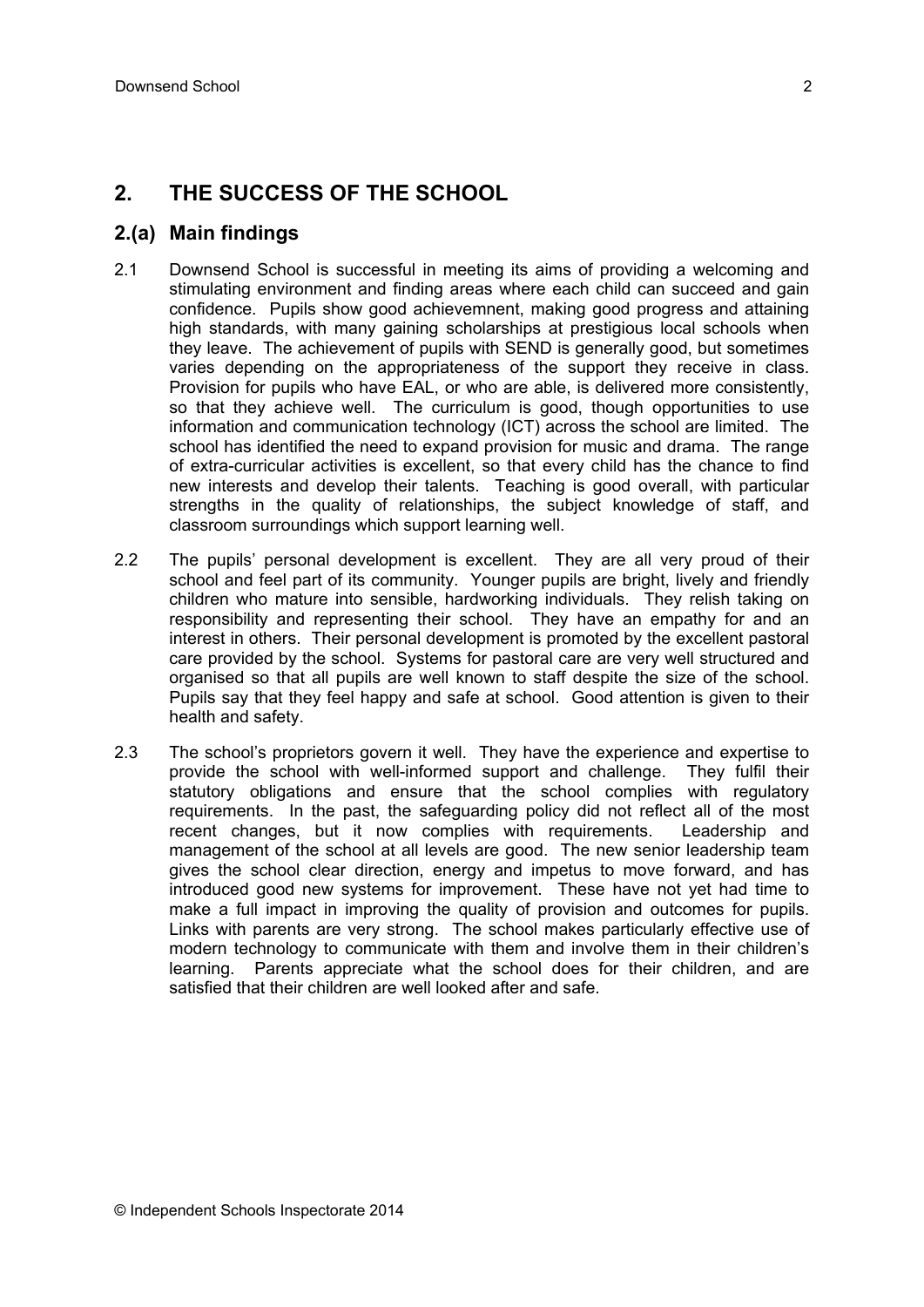## **2.(b) Action points**

#### **(i) Compliance with regulatory requirements**

2.4 The school meets all the requirements of the Independent School Standards Regulations 2010.

#### **(ii) Recommendations for further improvement**

- 2.5 The school is advised to make the following improvements.
	- 1. Develop the programme of monitoring of teaching to ensure that the school's good practice is shared formally to remove inconsistency in the quality of teaching.
	- 2. Develop systems to ensure that provision in all lessons meets the identified needs of those pupils who have SEND.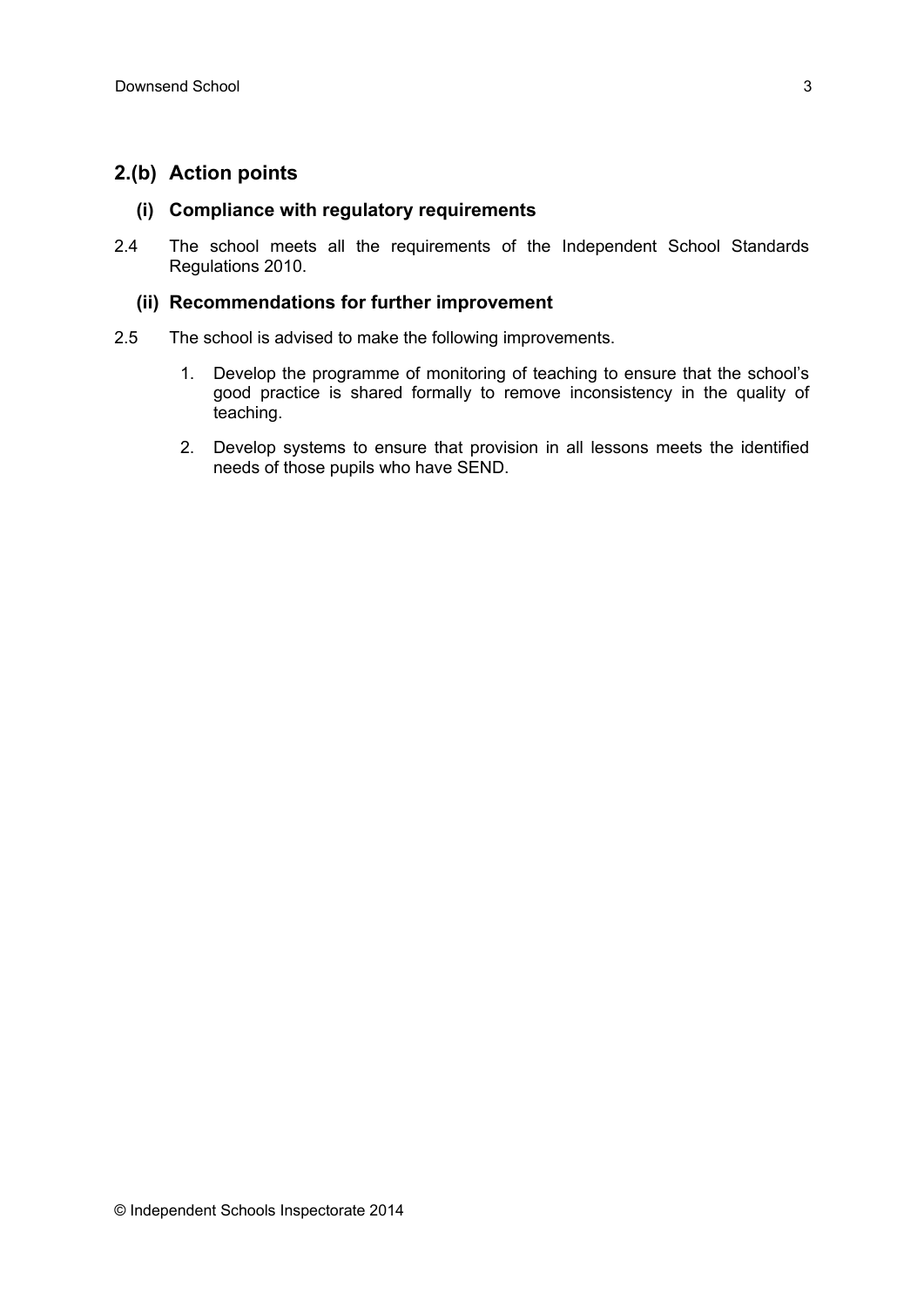## **3. THE QUALITY OF ACADEMIC AND OTHER ACHIEVEMENTS**

### **3.(a) The quality of the pupils' achievements and learning**

- 3.1 The quality of the pupils' achievements and learning is good.
- 3.2 The school is successful in its aim of offering an all-round education leading to examination success and developing the pupils' potential both inside and outside the classroom.
- 3.3 As they move through the school, pupils develop good speaking and listening skills, expressing themselves clearly and listening carefully to others. They read fluently and are able to write for a range of purposes when given the opportunity to do so. They are able to reason and think ideas through for themselves. Pupils show their creative sides well, particularly in their design technology and textiles work. They have a good grounding in mathematical skills, which they apply well to other subjects, and a good working knowledge of ICT.
- 3.4 Outside the classroom, pupils' sporting achievements are especially noteworthy while still ensuring that pupils of all abilities achieve well at their own level. Pupils' performance in swimming is particularly strong, but they also have significant success in rugby, football, hockey and netball, both at local and national level.
- 3.5 Pupils' attainment cannot be measured in relation to average performance against national tests, but, on the evidence available, it is judged to be high in relation to national expectations for their age. They have considerable success in Common Entrance examinations, with many winning scholarships to prestigious local schools. Most pupils each year gain places in their first choice of senior school.
- 3.6 Inspection evidence, including lesson observations, discussions, examination of work and scrutiny of the school's records, shows that pupils make good progress across the school from their various starting points, especially those who are more able, who are provided with demanding work. As a result, the progress of the oldest pupils, as they near Common Entrance and scholarship examinations, is sometimes excellent. Pupils with SEND make generally good progress so that they achieve well, but this is sometimes limited in a small number of lessons when the planned provision identified for them is not being delivered. Pupils with EAL receive effective support, allowing them to make good progress with English and achieve well.
- 3.7 Pupils' attitudes to learning are highly positive. As they move through the school they develop mature and focused work habits, and understand that they need to take their work seriously and apply themselves thoroughly. They are eager to learn, take pride in what they can achieve and persevere with their tasks. Pupils make every effort to present their work as well as they can, with a good measure of success. They are extremely well prepared to move on to their next school.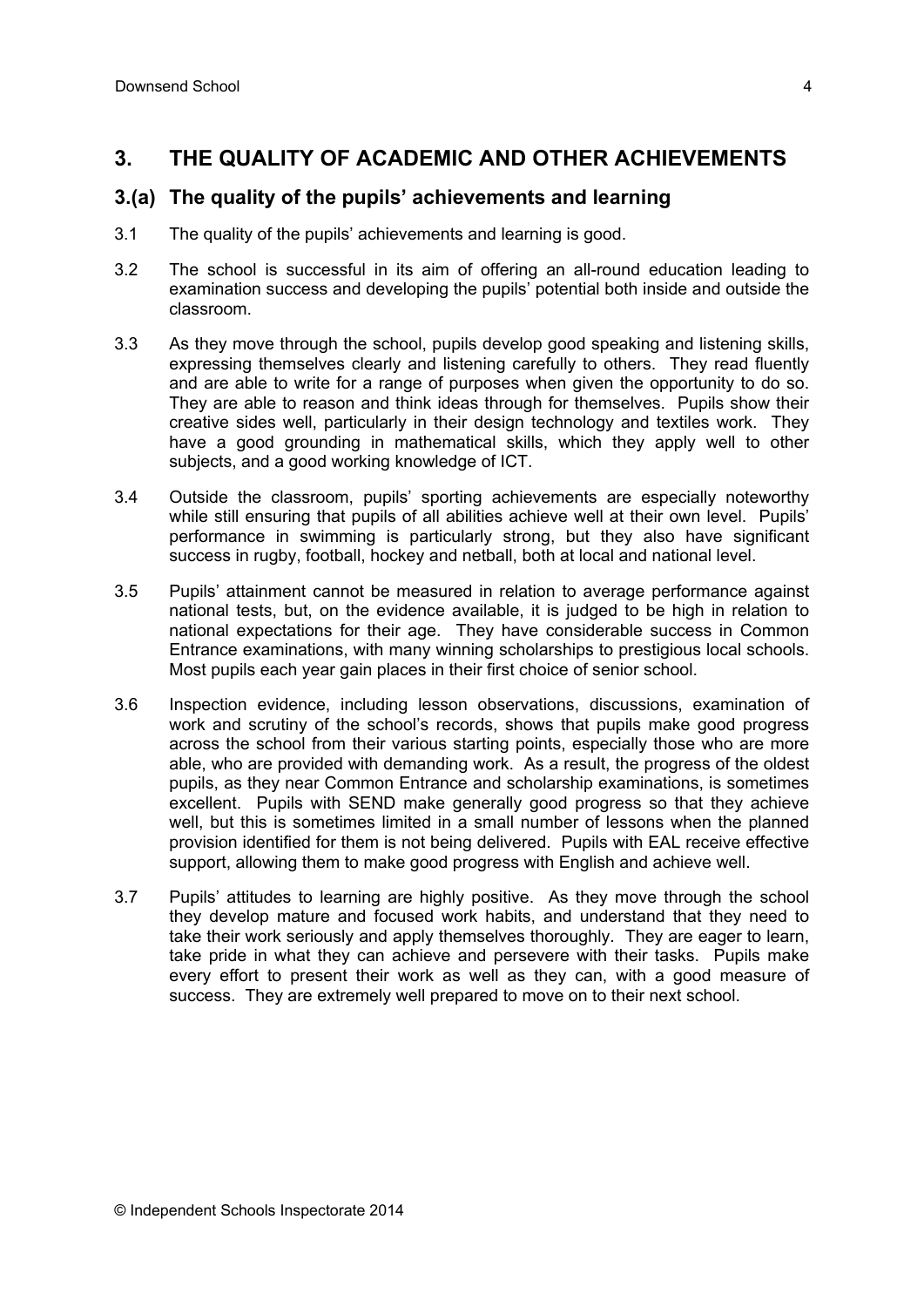## **3.(b) The contribution of curricular and extra-curricular provision**

- 3.8 The contribution of curricular and extra-curricular activities is good.
- 3.9 The curriculum supports the school's aims to provide an all-round education for examination success and find areas where each child can succeed and gain confidence. The curriculum is effective in covering the requisite areas of learning and includes either Spanish or Latin in Years 5 to 8.
- 3.10 The curriculum is suitable for the ages and, in almost all respects, the abilities within the school. The curriculum and planning documentation provide for a smooth progression in learning from Year 2 through to Common Entrance and scholarship work in Year 8. The setting of older pupils by prior attainment helps to ensure that the needs of each pupil are met, including the able. For example, reasoning practice in Years 5 and 6 help to prepare pupils for entrance to senior school. Those with scholarship potential are well served, evident from the number of academic scholarships won. The school is successful in identifying pupils who have particular needs, and in planning appropriate provision for them, including the use of classroom assistants. Pupils with EAL are well supported, but while most lessons meet the needs of those who have SEND, a small number do not.
- 3.11 There are many opportunities for pupils to excel at sport and the curriculum takes full advantage of the school's extensive sporting facilities available, with much success. Pupils also have suitable opportunities to take part in the variety of music and drama events that occur regularly in the school year.
- 3.12 The provision of personal, social and health education (PSHE) has improved since the previous inspection although weekly PSHE lessons are taught only to Year 2. In other years, PHSE is delivered as part of a rotation of subjects, which leads to some discontinuity in learning, as well as less time per term. This arrangement is being reviewed in order to provide more time not just for PSHE but also for music and drama. At present, not enough use is made of ICT to support learning across all subjects. The library is spacious and attractive and there are regular library lessons for every class, and it is well used by pupils at break times.
- 3.13 A wide range of special events complements the curriculum. These include a recent Egyptian day for Year 3, visits to places of historical interest and residential trips, such as to Normandy and the Isle of Wight. Learning is also enhanced by good links with the local community and a village in Ghana. Strong connections have been forged with local sporting organisations such as the county cricket club.
- 3.14 An excellent range of extra-curricular activities helps the school meet its aim of finding areas where children can gain confidence and success. These activities play a useful role in pupils' personal and social development. As well as many popular sports-based activities, pupils enjoy a host of activities from card tricks in magic club to tasting what they have grown. Pre-inspection questionnaires from pupils and parents indicate a high level of satisfaction with the provision. Additional targeted activities help to enhance the academic curriculum and enrich provision for able, gifted and talented pupils.

### **3.(c) The contribution of teaching**

- 3.15 The quality of teaching is good.
- © Independent Schools Inspectorate 2014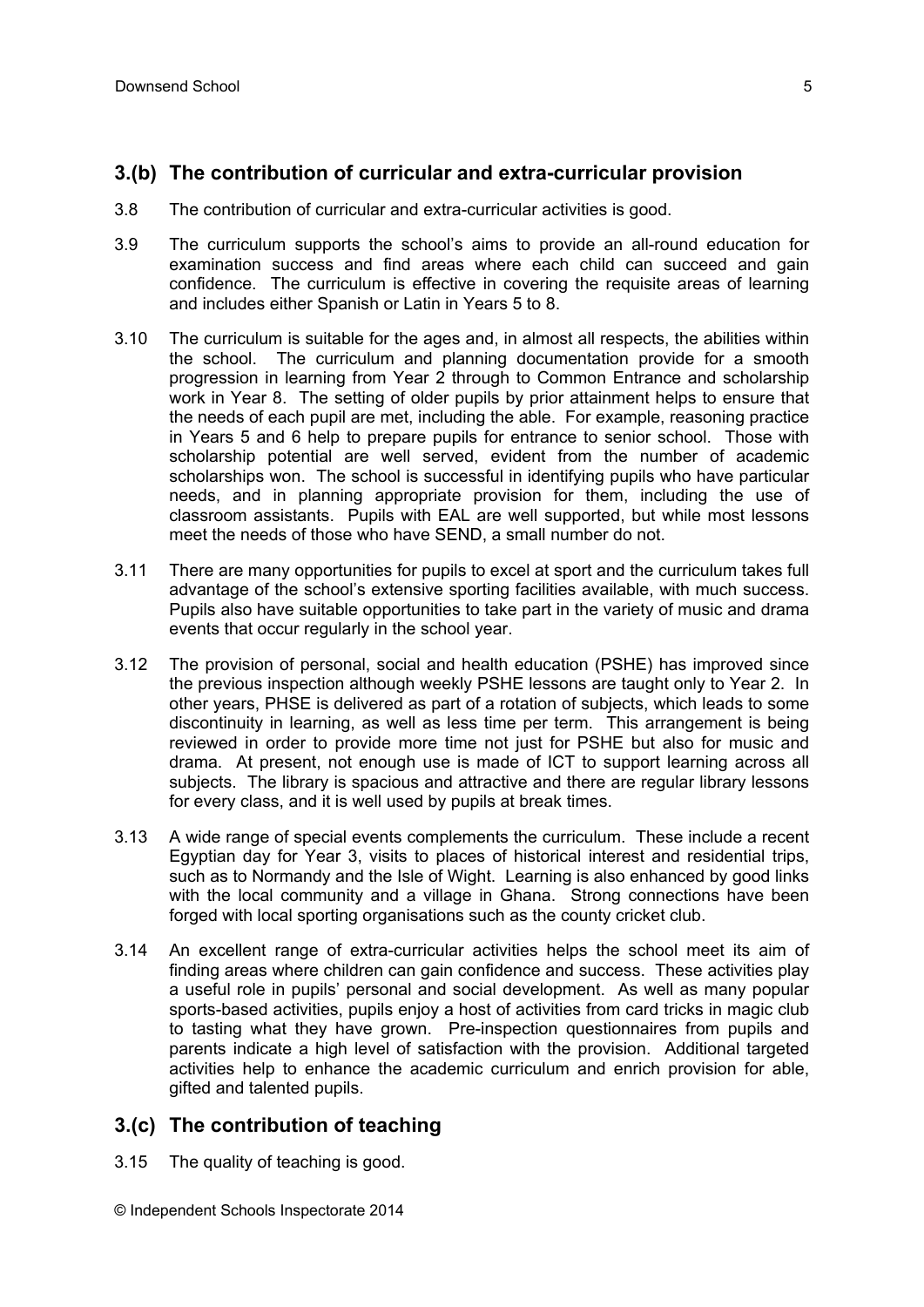- 3.16 The school aims to develop potential both inside and outside the classroom and overall teaching enables pupils to develop a secure understanding of all subjects and allows them to make good progress according to their abilities. Teaching enables pupils to increase their knowledge and promotes a wide range of skills, especially in the core subjects and sports.
- 3.17 The teachers' planning is detailed and useful identifying the different needs of the pupils in each class. Pupils who have EAL are well catered for in class and there is good use of teaching assistants, particularly for younger pupils, so that they make rapid progress in using English. More able pupils are well challenged, and this is reflected in their high level of success in scholarship examinations. In the great majority of lessons, plans also identify how the needs of those with SEND are to be met, for example by giving them targeted work or providing additional support. In a small number of cases, appropriate provision is not being planned or delivered as intended. As a result, individuals may not make as much progress as they should.
- 3.18 Teachers know their pupils well and the strong relationships enable good progress to be made. Praise is widely used in lessons; pupils appreciate this and recognise its positive impact upon their learning. The teachers' enthusiasm inspires lively and interesting responses and application to tasks. Behaviour in lessons is almost always exemplary. Teachers' insistence on a high level of presentation from their pupils is clear. Homework is used well to reinforce and extend learning, along with opportunities for pupils to receive extra help and guidance outside class-time, including learning Greek.
- 3.19 The subject knowledge of teachers is very secure, and they give clear explanations to pupils, as seen, for example, in a football session. Lessons have a good pace and teachers employ a generally suitable range of strategies and methods to stimulate pupils' interest and foster their application, often actively involving them. Not all teaching provides suitable opportunities for pupils to undertake independent learning.
- 3.20 Assessment is used well to support learning. A wide range of data on pupils is available to teachers, and this is usually used well to plan work and monitor progress. The school has a suitable marking policy, and most teachers follow it. Their comments on pupils' work are invariably positive and encouraging. While most comments also contain written guidance to pupils on how to improve their work, not all do so. In the best examples of marking seen, clear, personalised targets were set and then progress against them checked up on by teachers.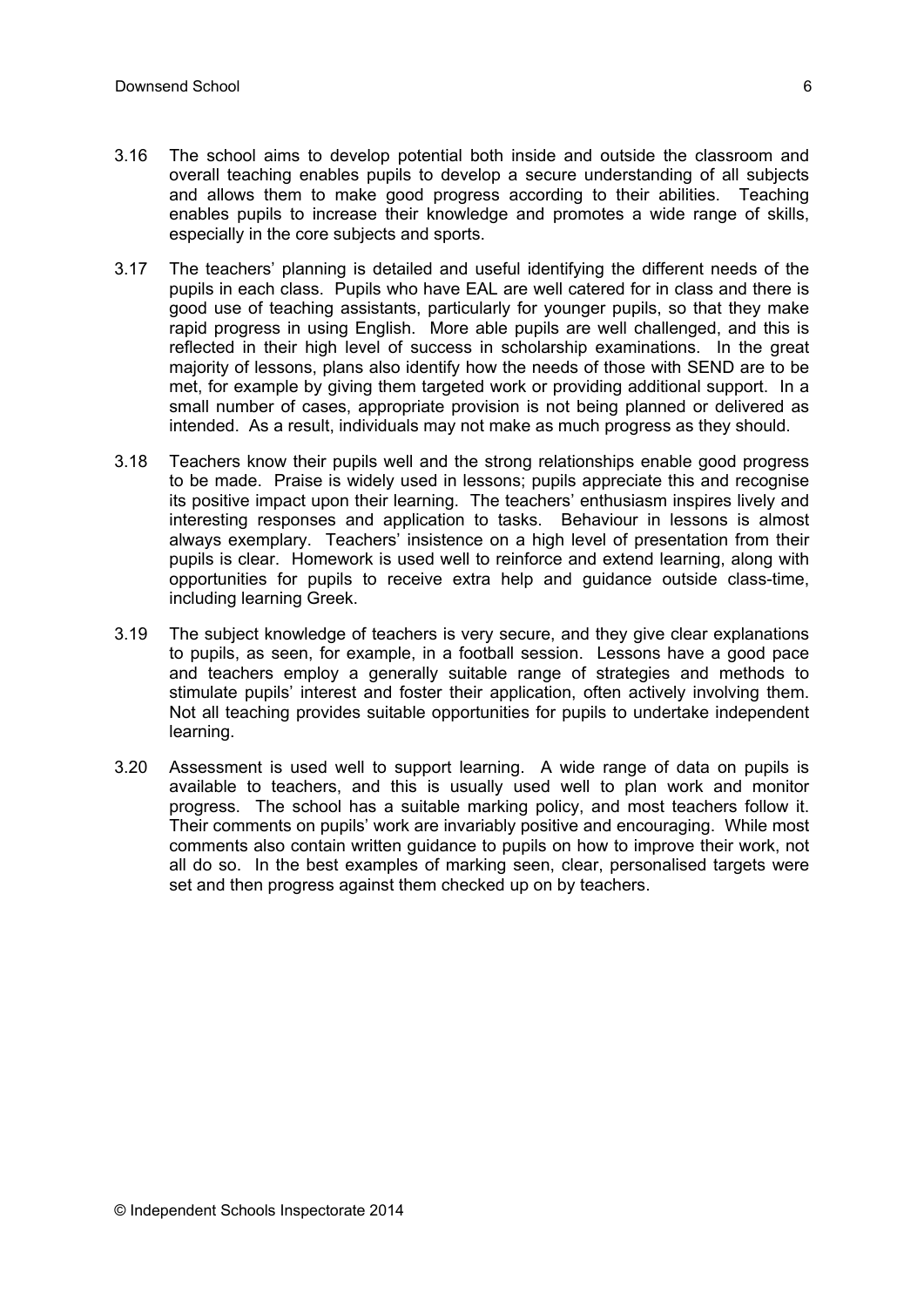## **4. THE QUALITY OF THE PUPILS' PERSONAL DEVELOPMENT**

## **4.(a) The spiritual, moral, social and cultural development of the pupils**

- 4.1 The spiritual, moral, social and cultural development of pupils is excellent.
- 4.2 Pupils' spiritual development is excellent. They display a mature sense of identity and self-awareness within a supportive community which gives them ample opportunity to explore values and beliefs. Pupils were open in discussion with inspectors, offering their views positively and articulately. They are considerate and show a genuine regard for the welfare and feelings of others. They make good use of a range of opportunities, including assemblies, to consider non-material aspects of their lives. By leading some of these assemblies themselves, and through other experiences such as making thoughtful presentations in PSHE lessons, pupils take personal responsibility for developing their sense of spiritual awareness and feel that their views are valued and appreciated. Staff are determined to ensure that pupils' personal development enjoys equal status with academic priorities.
- 4.3 Moral development is excellent. Pupils are polite and respectful, show a welldeveloped sense of right and wrong, and behave responsibly and considerately in all areas of school life. The pre-inspection pupils' questionnaire suggested that a small minority of pupils felt that the staff's use of sanctions was inconsistent; however, on investigation of school records, inspectors found that this was not the case. A small minority of pupils also stated on the questionnaire that they had limited opportunity to express their views on school life. Inspectors do not agree, as they noted many positive examples where pupils could make their views known. There is an active pupil council which allows pupils to make a positive difference to their school; school food has been the focus of recent discussion. Pupils also raise concerns during form periods and through a popular public speaking activity. Pupils understand the moral implications of bullying and voice their confidence in the systems which the school uses to discourage the harassment of others. They are kind and cooperative and communicate positively with each other. Pupils become caring and responsible global citizens, aided by the school's overseas links.
- 4.4 The social development of the pupils is excellent. Pupils appreciate the many opportunities they have to assume roles of responsibility, for example as prefects, house captains, sports captains and monitors. A buddying system plays a key role in encouraging a supportive relationship between pupils of different ages, and helps younger pupils to feel secure within the school community. They demonstrate a strong sense of teamwork and fair play on the games field. Pupils throughout the school are able to nominate their chosen charities, with the aim of supporting others within the wider community; in the past, they have also supported charities overseas.
- 4.5 Pupils' cultural development is excellent. Older pupils particularly enjoy current affairs sessions within their form periods, which encourage them to empathise with and understand events in the wider world. Pupils have a good understanding of and respect for other faiths and enjoy learning about different religions in their religious studies lessons. Non-academic areas of the curriculum, such as music, art and drama, along with a wide range of extra-curricular experiences, play a significant part in enhancing their awareness of cultural diversity. Many school trips, along with special events and opportunities for curricular enrichment, help pupils to embrace Western cultural traditions and to empathise with other cultures. Pupils relate well to peers from different cultural backgrounds, celebrating what makes them different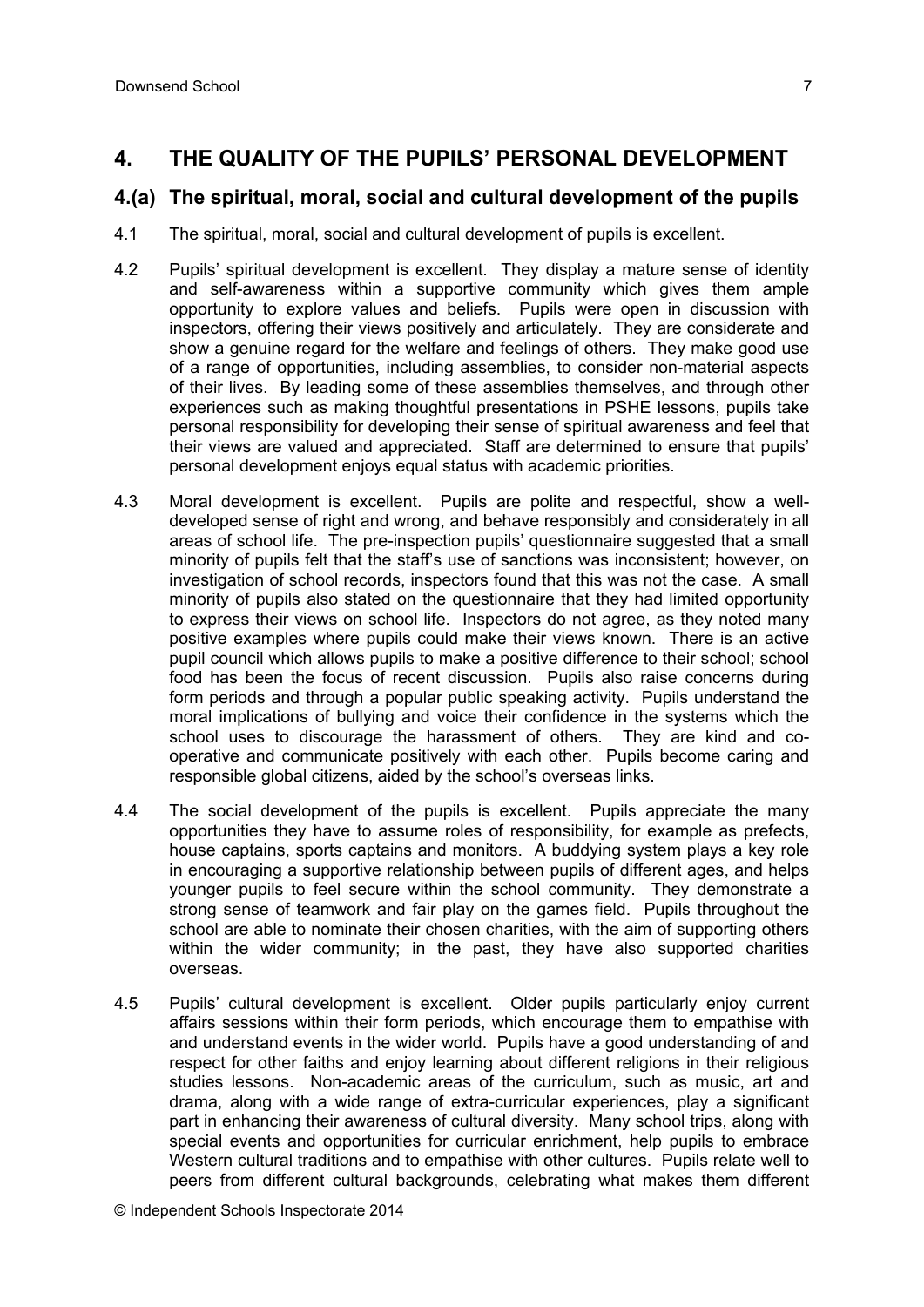and showing a genuine interest in learning from their experiences and from the knowledge of their parents. They also have a suitable understanding of the public services and institutions in England.

4.6 By the time they leave the school, pupils have an excellent standard of personal development which prepares them well for the next stage of their education.

#### **4.(b) The contribution of arrangements for pastoral care**

- 4.7 The contribution of arrangements for pastoral care is excellent.
- 4.8 The arrangements for pastoral care support the school's aim to find areas where each child can succeed and gain confidence and to develop potential both inside and outside the classroom. Relationships between staff and pupils and amongst pupils themselves are excellent, and are highly valued by the pupils, who speak of Downsend with pride. Staff know their pupils extremely well and pastoral matters are discussed regularly. Information about pupils is shared widely through effective communication channels. Sanctions and rewards are clearly understood and are applied consistently throughout the school. Code of conduct notices are clearly displayed across the school.
- 4.9 In pre-inspection questionnaire responses, some pupils and parents expressed concerns about bullying. Inspectors found that the school has, and implements, a thorough anti-bullying policy, and that records of incidents and action taken are meticulously well kept. Both parent and pupil interviews indicated that the school deals swiftly with incidents and that staff are approachable at all times. The introduction of the buddy system between Years 8 and 6 and Years 7 and 5 is popular and effective. Pupils suggested that this programme could be extended to other years.
- 4.10 Pupils adopt healthy lifestyles, encouraged by attentive lunchtime staff and by a pleasant social atmosphere in the dining hall. Opportunities to reflect on what contributes to keeping healthy are provided through science, PSHE and physical education lessons as well as in assemblies. Many opportunities are available for pupils to participate in a wide-range of sporting activities. Pupils enjoy playtimes in the school grounds and can access a range of play equipment. The school has a suitable plan to improve educational access for pupils with SEND.

#### **4.(c) The contribution of arrangements for welfare, health and safety**

- 4.11 The contribution of arrangements for welfare, health and safety is good.
- 4.12 Pupils are well cared for in a nurturing environment. The safeguarding arrangements have regard to official guidance. Prior to the inspection, the safeguarding policy did not reflect all of the most recent requirements, but this was remedied swiftly as soon as the school became aware of this. All teaching and nonteaching staff have a thorough knowledge of their responsibilities for safeguarding and attend regular training updates. All staff within the school have been the subject of checks which have been properly recorded, and rigorous procedures exist for undertaking the necessary recruitment checks on all new appointments.
- 4.13 The school has suitable arrangements to minimise the risks from fire and other hazards. The health and safety policy is comprehensive and a representative committee meets half-termly to review all health and safety matters, providing a valuable forum for discussion and subsequent action. The fire policy clearly defines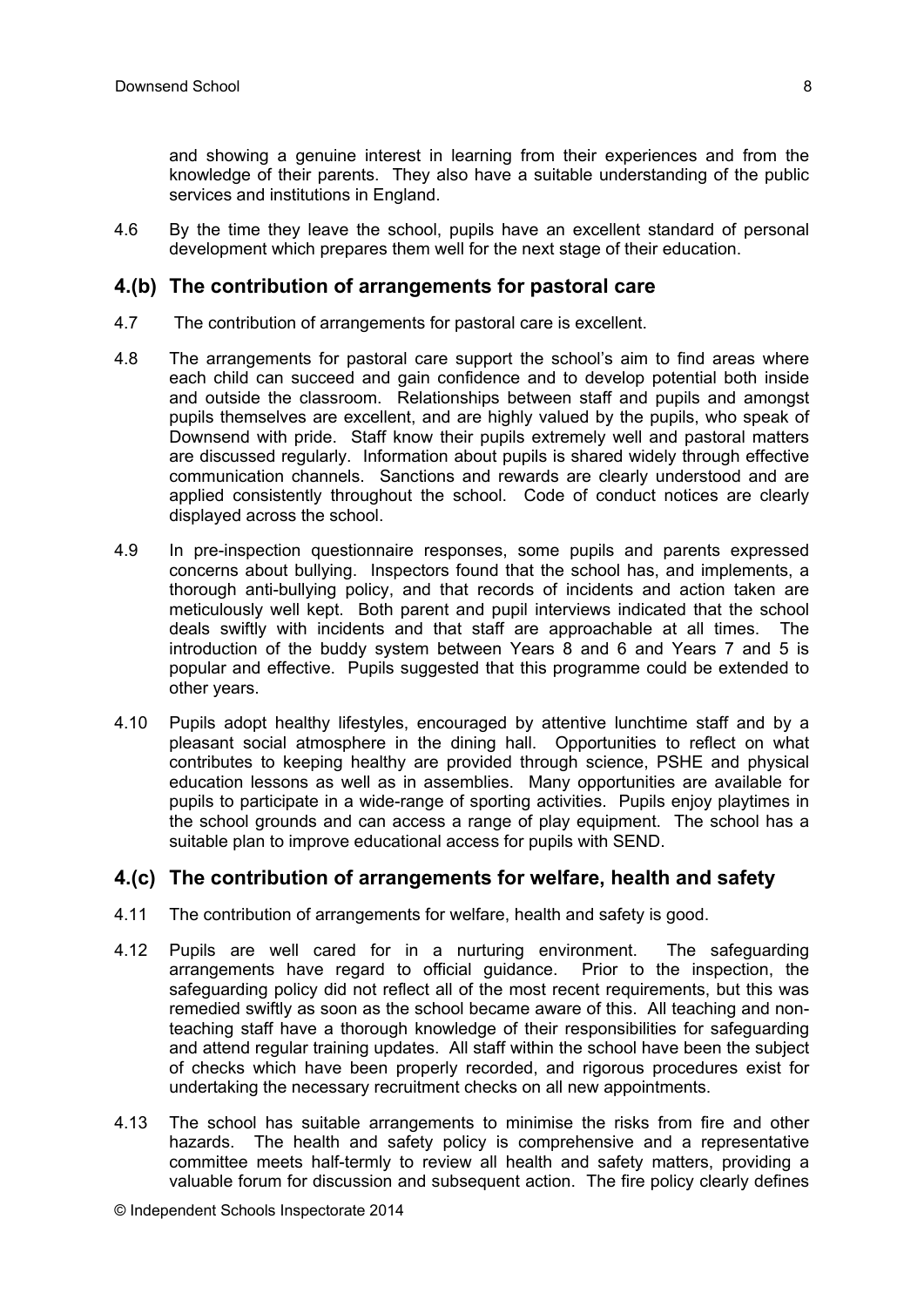emergency procedures; carefully recorded fire drills are regularly carried out and any matters arising are dealt with promptly. Additionally, fire and electrical equipment is tested systematically and any deficiencies quickly remedied. Hazard warnings and clear signage reinforce the measures required to ensure a safe working environment. Risk assessments for activities and off-site visits are suitably detailed; risk assessments for the premises are in place and are regularly reviewed.

- 4.14 The medical centre provides a caring environment for pupils who are sick or injured, and a school counsellor is available for pupils to consult. Medical records are comprehensive and accidents are appropriately reported. Medicines are stored correctly and channels of communication between the medical team and the school staff are good. The needs of pupils with specific conditions are also dealt with thoroughly, and concern for the individual is paramount.
- 4.15 Admission and attendance records are correctly maintained and stored correctly. Efficient, prompt action is taken to follow up any absentees.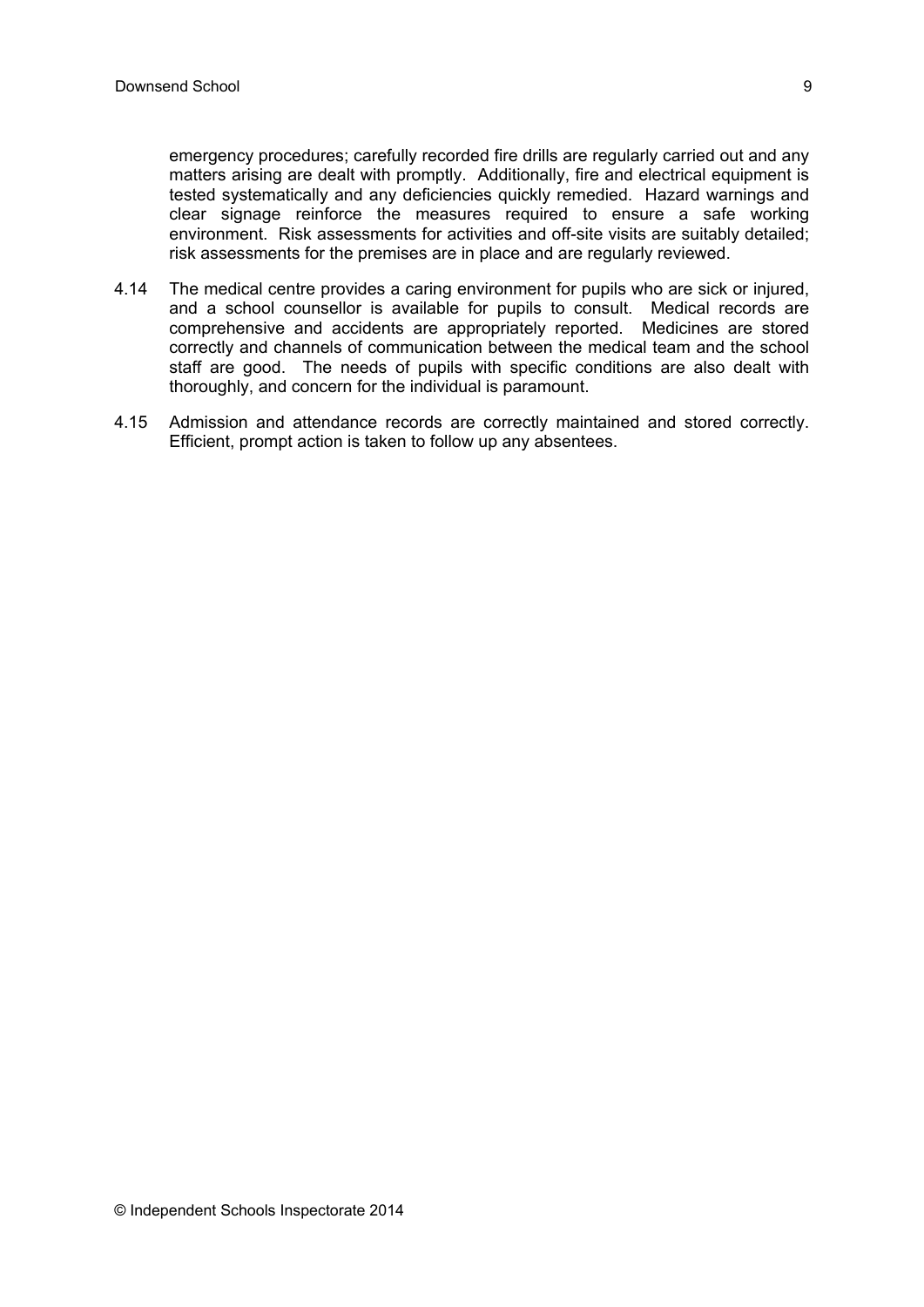## **5. THE EFFECTIVENESS OF GOVERNANCE, LEADERSHIP AND MANAGEMENT**

#### **5.(a) The quality of governance**

- 5.1 The quality of governance is good.
- 5.2 The school's proprietors keep a good oversight of the school through regular visits and discussions with senior staff. They help the school meet its aims of providing a welcoming and stimulating environment where each child can succeed and gain confidence. They fulfil their obligations to ensure the school offers a high quality education, spending their money sensibly and recruiting high calibre staff. They make sure that the accommodation is well maintained and that staff and pupils have good resources for learning across the curriculum. Recent investment in new music practice rooms and in the refurbishment of rooms for science and technology has benefited pupils' learning in these subjects.
- 5.3 The proprietors have a wide range of experience and expertise, particularly in the field of education, and are able to give senior staff knowledgeable support and challenge in providing direction to the school. They have a good understanding of the school's priorities for the future and its development needs, and high yet realistic expectations for its performance. Head office functions such as finance, human resources, marketing, and health and safety provide useful support in the daily running of the school.
- 5.4 In almost all respects, the proprietors have effectively carried out their statutory duties, although the most recent changes had not been fully incorporated into the safeguarding policy prior to the inspection. The school now complies with all statutory requirements. They undertake their annual review of safeguarding and child protection arrangements, and their impact, as required.

#### **5.(b) The quality of leadership and management, including links with parents, carers and guardians**

- 5.5 The quality of leadership and management, including links with parents, carers and guardians, is good.
- 5.6 The new leadership and management structures that have recently been introduced are effective in enabling the school to achieve its aims. The safeguarding and welfare of the pupils is given priority and the school ensures it provides a safe and welcoming environment. Minor shortcomings in reflecting the most recent requirements in the safeguarding policy were rectified swiftly. The checks required to ensure the suitability of staff are carried out thoroughly and the school's central register of appointments is appropriately maintained.
- 5.7 Very strong educational direction is set by the senior leadership team. New initiatives introduced are not yet always implemented consistently across the school. The new leadership posts and management structure have both enhanced the strategic direction of the school and are creating the environment to improve significantly the quality of the pupils' achievement and personal development.
- 5.8 Effective strategies for monitoring the ongoing development across the school are implemented appropriately by the senior leadership team. This allows them to identify both the strengths of the school and areas for further development, which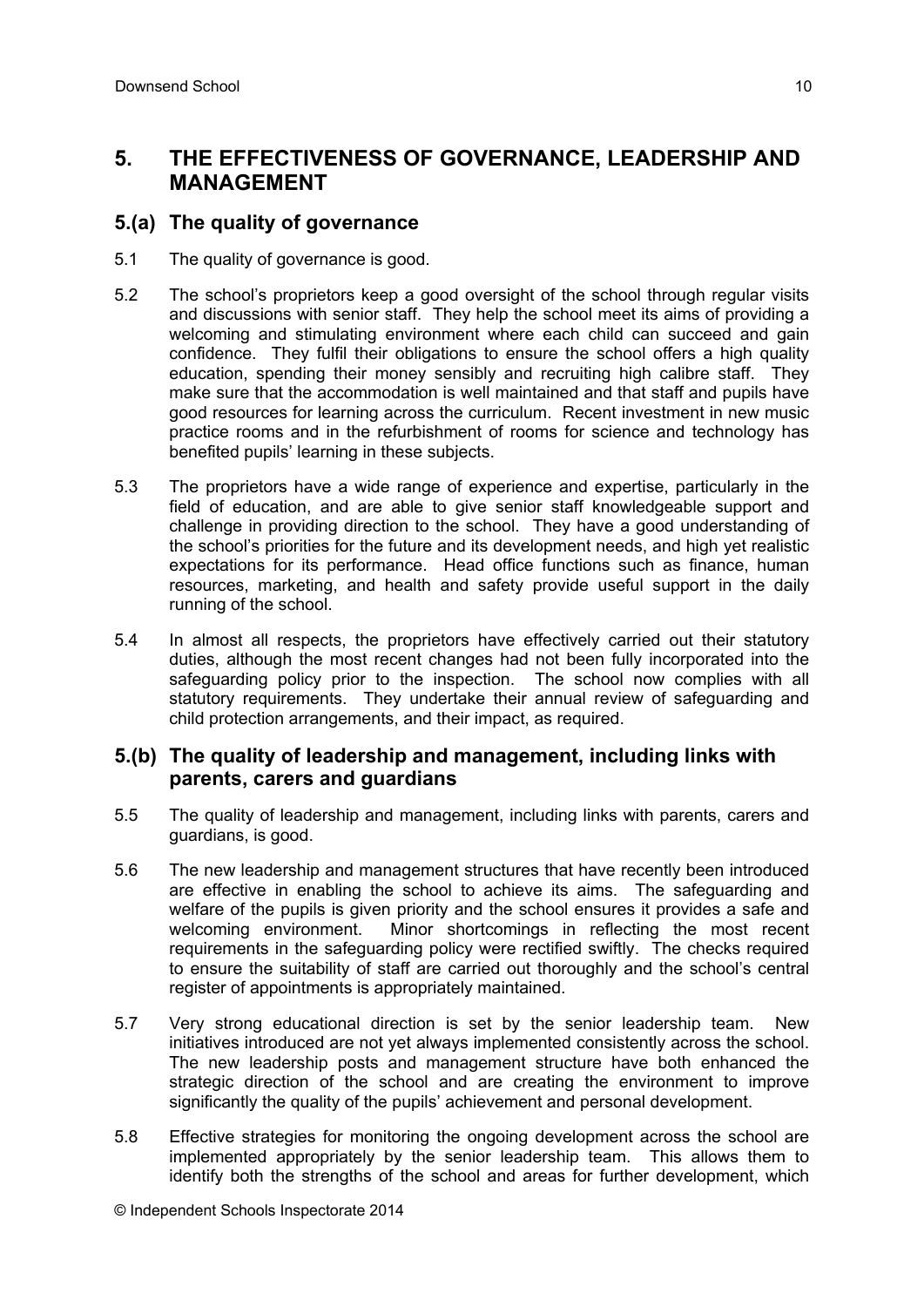are then used to prepare the school's improvement plan. Leaders and managers at all levels of the school are involved in the formulation of this plan, which is understood by staff throughout the school. Following review and appraisal, both departmental and personal targets for staff are linked to whole-school planning targets. The school has strong communications systems in place to ensure that all pupils are known as individuals.

- 5.9 The school takes care to select staff of high quality with excellent subject knowledge. A detailed staff handbook has been produced which contains a rigorous staff induction process. This ensures all staff have the relevant training and policies. All staff are well supported in their roles and have access to further ongoing external and internal professional development. They are suitably trained for their roles in meeting the needs of all children, safeguarding, and welfare, health and safety. In addition the recently introduced appraisal system, which includes the senior leadership team, is of high quality and is directly linked to the school improvement plan. The quality of teaching is monitored through lesson observation and work scrutiny undertaken by the leadership team and heads of department. Good classroom practice is shared by staff on an informal basis and this means that it is not promoted as effectively as it could be, as seen in the inconsistency in some aspects of teaching.
- 5.10 School policies and procedures are comprehensive and are regularly updated. They effectively promote equality. Teachers, classroom assistants, support staff and gap year students are deployed effectively and make a significant contribution to pupils' welfare and learning. Focused meetings across year groups and departments allow the staff to take a holistic view of the pupils' academic progress and personal development.
- 5.11 The school promotes strong and constructive links with parents and achieves its aim of providing a welcoming environment. Parents regard it as a friendly school and responses to the pre-inspection questionnaire show that most parents are positive about the majority of the school's provision.
- 5.12 The school has invested in many open and varied channels of communication, including the parent portal and a commercial system for communicating with parents at short notice, via email or text message. Working parents in particular appreciate that these are vital to their awareness of and involvement in their children's educational lives.
- 5.13 Parents of current and prospective pupils are given access to the required range of information about the school via the parent portal. In addition, this incorporates weekly newsletters, curriculum overview documents and a very detailed calendar and sporting fixture programme. Parents can access key school documents via the portal and are aware of, and support, the school's position on bullying. They have access to the school's complaints procedure and feel the school handles complaints well and in good time.
- 5.14 Parents have direct contact with teaching staff via email. Teachers respond promptly and positively to parental contact, and are often proactive in bringing matters to parents' attention in good time. Homework diaries are also used for daily communication and parents view their relationship with the teachers as collaborative and mutually supportive.
- 5.15 The school welcomes contact from parents on all matters and provides valuable guidance to parents on the best routes for communication. The school holds a
- © Independent Schools Inspectorate 2014